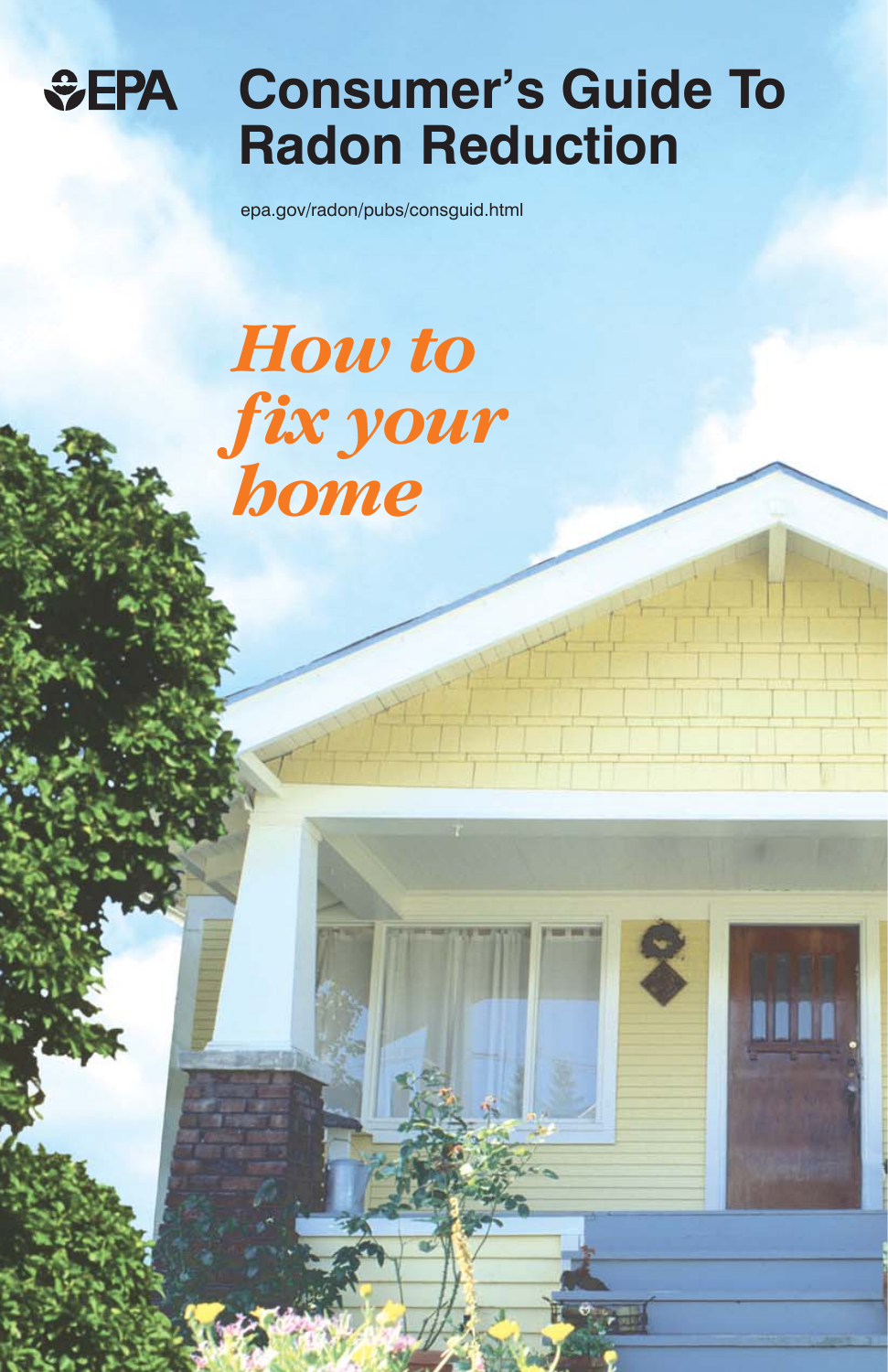## **OVERVIEW**

### Reduce Radon Levels In Your Home

Radon is the second leading cause of lung cancer. The Surgeon General and the EPA recommend testing for radon and reducing radon in homes that have high levels. Fix your home if your radon level is confirmed to be 4 picocuries per liter (pCi/L) or higher. Radon levels less than 4 pCi/L still pose a risk, and in many cases may be reduced. If you smoke and your home has high radon levels, your risk of lung cancer is especially high.

### Select A State Certified and/or Qualified Radon Mitigation Contractor

Choose a qualified radon mitigation contractor to fix your home. Start by checking with your state radon office (see p. 17). Many states require radon professionals to be licensed, certified, or registered. You can also contact private radon proficiency programs for lists of privately certified radon professionals in your area. See page 4 for more information.

### Radon Reduction Techniques Work

Radon reduction systems work. Some radon reduction systems can reduce radon levels in your home by up to 99%. The cost of fixing a home generally ranges from \$800 to \$2500 (with an average cost of \$1200). Your costs may vary depending on the size and design of your home and which radon reduction methods are needed. Hundreds of thousands of people have reduced radon levels in their homes.

### Maintain Your Radon Reduction System

Maintaining your radon reduction system takes little effort and keeps the system working properly and radon levels low (see p. 13).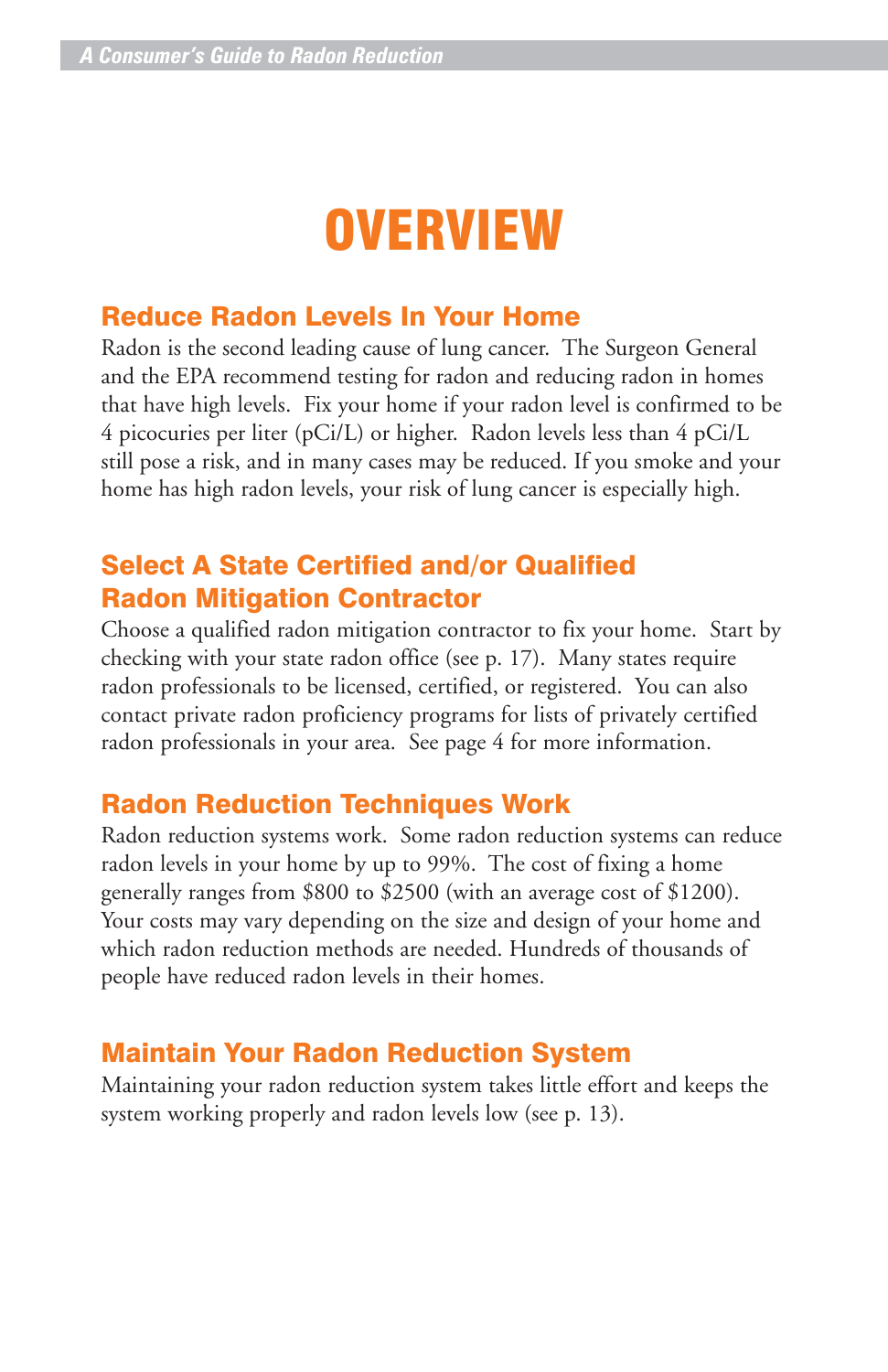

## INTRODUCTION

Y ou have tested your home for radon, but now what? This booklet is for people who have tested their home for radon and confirmed that they have elevated radon levels — 4 picocuries per liter (pCi/L) or higher. This booklet can help you:

- Select a qualified radon mitigation contractor to reduce the radon levels in your home
- **Determine an appropriate radon reduction method**
- **Maintain your radon reduction system**

If you want information on how to test your home for radon, call your state radon office (see p. 17) and ask for a copy of either *A Citizen's Guide to Radon* or, if testing during a home sale, the *Home Buyer's and Seller's Guide to Radon*. On-line versions of both documents are also available at *http://www.epa.gov/radon/pubs.*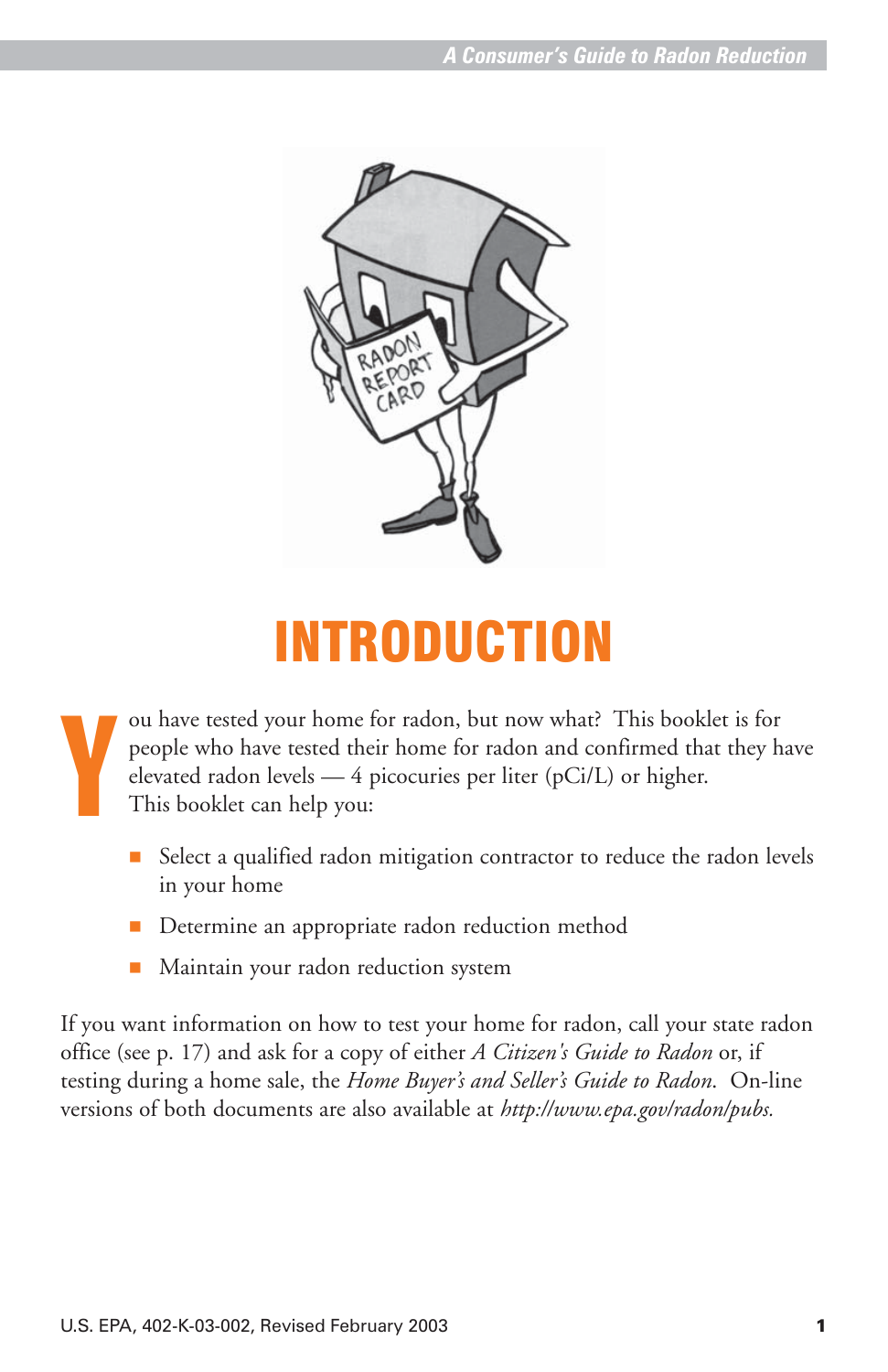### HOW RADON ENTERS YOUR HOUSE



adon is a naturally occurring radioactive gas produced by the breakdown of uranium in soil, rock, and water. adon is a naturally occurring radioactive<br>gas produced by the breakdown of<br>uranium in soil, rock, and water.<br>Air pressure inside your home is usually lower than pressure in the soil around your home's foundation. Because of this difference in pressure, your house acts like a vacuum, drawing radon in through foundation cracks and other openings. Radon may also be present in well water and can be released into the air in your home when water is used for showering and other household uses. In most cases, radon entering the home through water is a small risk compared with radon entering your home from the soil. In a small number of homes, the building materials (e.g., granite and certain concrete products) can give off radon, although building materials rarely

cause radon problems by themselves. In the United States, radon gas in soil is the principal source of elevated radon levels in homes.

### RADON IS A CANCER-CAUSING, RADIOACTIVE GAS

adon is estimated to cause many thousands of lung cancer deaths each year. **In fact, the Surgeon General has warned that radon is the second leading cause of lung cancer in the United States.** Only smoking causes more lung adon is estimated to cause many thousands of lung cancer deaths each year.<br>In fact, the Surgeon General has warned that radon is the second leading<br>cause of lung cancer in the United States. Only smoking causes more lung<br>c cancer is especially high.

### WHAT DO YOUR RADON TEST RESULTS MEAN?

**ny radon exposure has some risk of causing lung cancer. The lower the radon level in your home, the lower your family's risk of lung cancer.** The amount of radon in the air is measured in "picocuries of radon per liter ny radon exposure has some risk of causing lung cancer. The lower the radon level in your home, the lower your family's risk of lung cancer.<br>The amount of radon in the air is measured in "picocuries of radon per liter of a rather than picocuries per liter of air. A level of 0.02 WL is usually equal to about 4 pCi/L in a typical home.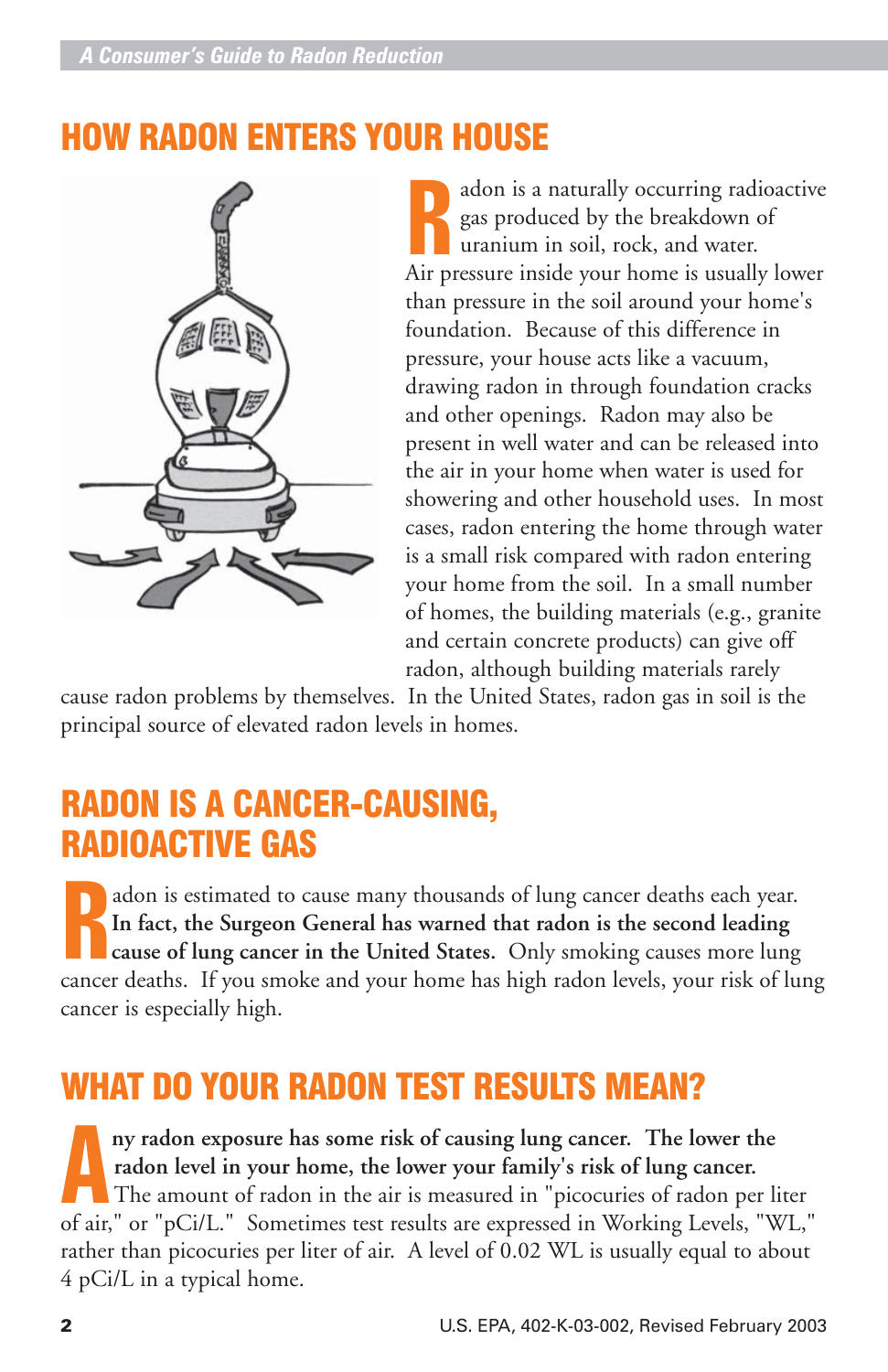The U.S. Congress has set a long-term goal that indoor radon levels be no more than outdoor levels; about 0.4 pCi/L of radon is normally found in the outside air. EPA recommends fixing your home if the results of one *long-term* test or the average of two *short-term* tests show radon levels of 4 pCi/L (or 0.02 WL) or higher. With today's technology, radon levels in most homes can be reduced to 2 pCi/L or below. You may also want to consider fixing if the level is between 2 and 4 pCi/L.

A short-term test remains in your home for 2 days to 90 days, whereas a long-term test remains in your home for more than 90 days. All radon tests should be taken for a minimum of 48 hours. A shortterm test will yield faster results, but a long-term test will give a better understanding of your home's yearround average radon level.

The EPA recommends two categories of radon testing. One category is for concerned homeowners or occupants whose house is not for sale; refer to EPA's pamphlet *A Citizen's Guide to Radon* for testing guidance. The second category is for real estate transactions; refer to EPA's pamphlet *Home Buyer's and Seller's Guide to Radon*, which provides guidance and answers to some common questions.

### SELECTING A RADON TEST KIT

Since you cannot see or smell radon, special equipment is needed to detect it. When you're ready to test your home, contact your state radon office (see p. 17) for information on locating qualified test kits or qualified radon testers. You can also order test kits and obtain information from a radon hotline (see p. 17). There are two types of radon testing devices. Passive radon testing devices do not need power to function. These include charcoal canisters, alpha-track detectors, charcoal liquid scintillation devices, and electret ion chamber detectors. Both short- and long-term passive devices are generally inexpensive. Active radon testing devices require power to function and usually provide hourly readings and an average result for the test period. These include continuous radon monitors and continuous working level monitors, and these tests may cost more. A state or local official can explain the differences between devices and recommend ones which are most appropriate for your needs and expected testing conditions. Make sure to use a radon testing device from a qualified laboratory.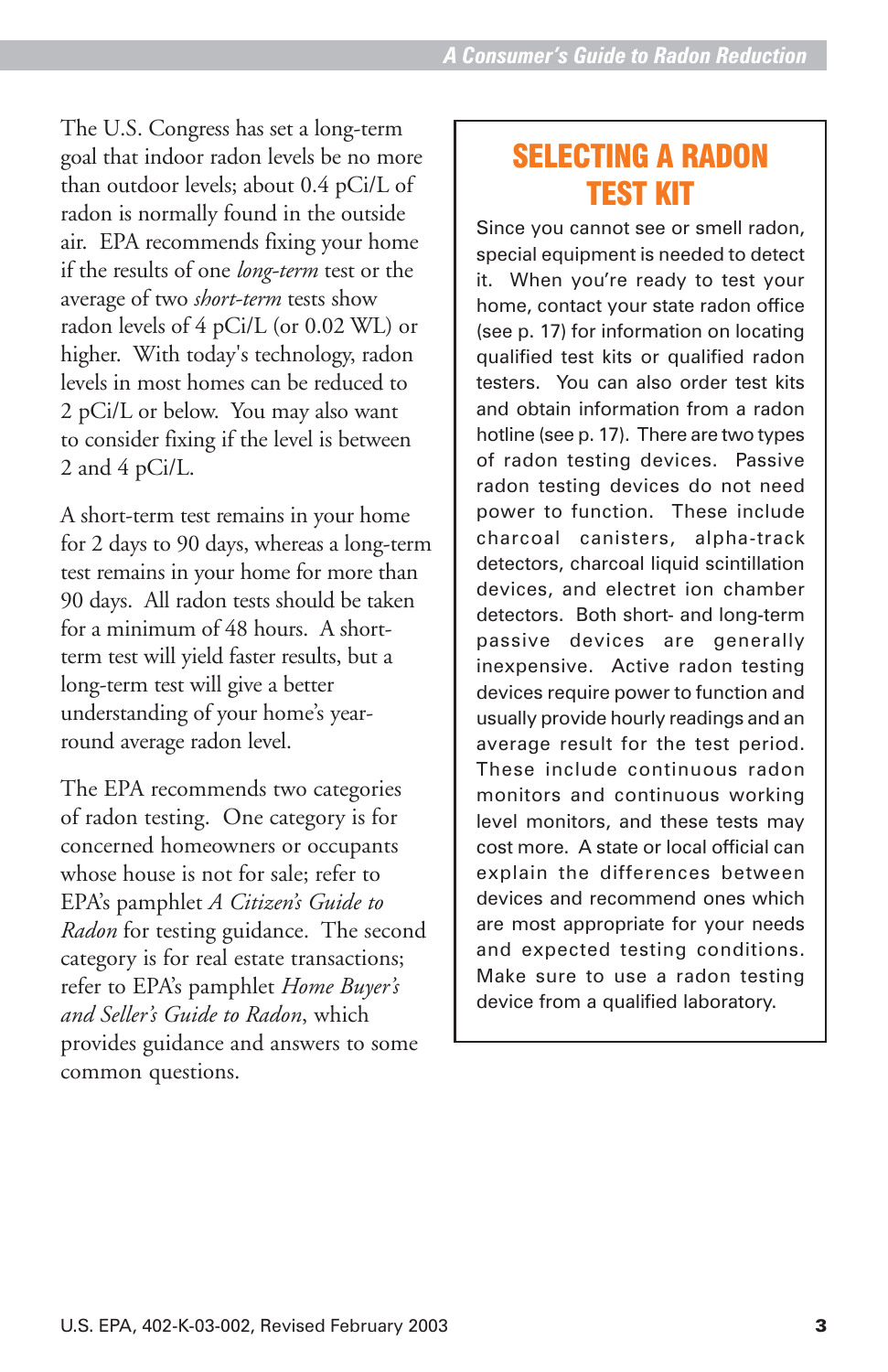### WHY HIRE A CONTRACTOR?

PA recommends that you have a qualified radon mitigation contractor fix your home because lowering high radon levels requires specific technical knowledge PA recommends that you have a qualified radon mitigation contractor fix<br>home because lowering high radon levels requires specific technical knowledge,<br>and special skills. Without the proper equipment or technical knowledge you could actually increase your radon level or create other potential hazards and additional costs. However, if you decide to do the work yourself, get information on appropriate training courses and copies of EPA's technical guidance documents from your state radon office.

### WILL ANY CONTRACTOR DO?

PA recommends that you use a **state certified and/or qualified** radon<br>
mitigation contractor trained to fix radon problems. You can determ<br>
service provider's qualifications to perform radon measurements or to<br>
reur home i mitigation contractor trained to fix radon problems. You can determine a service provider's qualifications to perform radon measurements or to mitigate your home in several ways. First, check with your state radon office (see p. 17). Many states require radon professionals to be licensed, certified, or registered, and to install radon mitigation systems that meet state requirements. Most states can provide you with a list of knowledgeable radon service providers doing business in the state. In states that don't regulate radon services, ask the contractor if they hold a professional proficiency or certification credential, and if they follow industry consensus standards such as the American Society for Testing and Materials (ASTM) Standard Practice for Installing Radon Mitigation Systems in Existing Low-Rise Residential Buildings, E2121 (March 2001), or the U.S. EPA's Radon Mitigation Standards (EPA 402-R-93-078, revised April 1994). You can contact private proficiency programs for lists of privately-certified professionals in your area. Such programs usually provide members with a photo-ID card, which indicates their qualification(s) and the ID-card's expiration date. For more information on private proficiency programs, visit *www.epa.gov/radon/ proficiency.html*, or contact your state radon office.

### HOW TO SELECT A CONTRACTOR

### *Get Estimates*

Choose a contractor to fix a radon problem just as you would choose someone to do other home repairs. It is wise to get more than one estimate, to ask for references, and to contact some of those references to ask if they are satisfied with the contractors' work. Also, ask your state radon office or your county/state consumer protection office for information about the contractors.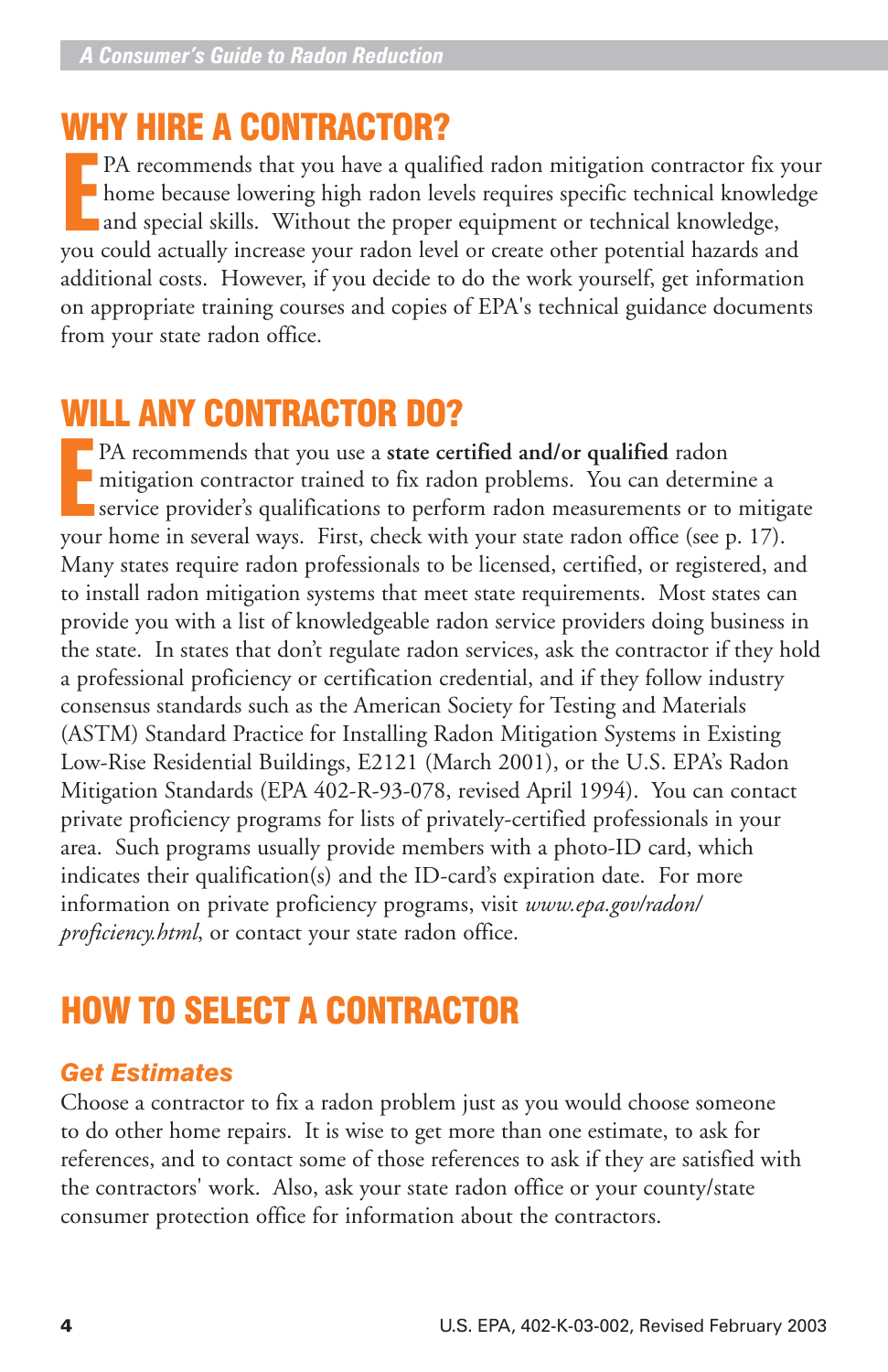Use this checklist when evaluating and comparing contractors and ask the following questions:

#### YES NO

|  | Will the contractor provide references or photographs, as well as test results of<br>'before' and 'after' radon levels of past radon reduction work?                                                                                                                                                                                                                                                                                                                     |
|--|--------------------------------------------------------------------------------------------------------------------------------------------------------------------------------------------------------------------------------------------------------------------------------------------------------------------------------------------------------------------------------------------------------------------------------------------------------------------------|
|  | Can the contractor explain what the work will involve, how long it will take to<br>complete, and exactly how the radon reduction system will work?                                                                                                                                                                                                                                                                                                                       |
|  | Does the contractor charge a fee for any diagnostic tests? Although many<br>contractors give free estimates, they may charge for diagnostic tests. These tests<br>help determine what type of radon reduction system should be used and in some<br>cases are necessary, especially if the contractor is unfamiliar with the type of house<br>structure or the anticipated degree of difficulty. See "Radon Reduction<br>Techniques" (p. 8) for more on diagnostic tests. |
|  | Did the contractor inspect your home's structure before giving you an estimate?                                                                                                                                                                                                                                                                                                                                                                                          |
|  | Did the contractor review the quality of your radon measurement results and<br>determine if appropriate testing procedures were followed?                                                                                                                                                                                                                                                                                                                                |

Compare the contractor's proposed costs and consider what you get for your money, taking into account: (1) a less expensive system may cost more to operate and maintain; (2) a less expensive system may have less aesthetic appeal; (3) a more expensive system may be best for your house; and, (4) the quality of the building material will affect how long the system lasts.

Do the contractors' proposals and estimates include:

### YES NO **Proof of state certification and/or professional proficiency or certification credentials? Proof of liability insurance and being bonded, and having all necessary licenses to satisfy local requirements? Diagnostic testing prior to design and installation of a radon reduction system? Installation of a warning device to caution you if the radon reduction system is not working correctly? Testing after installation to make sure the radon reduction system works well? A guarantee to reduce radon levels to 4 pCi/L or below, and if so, for how long?**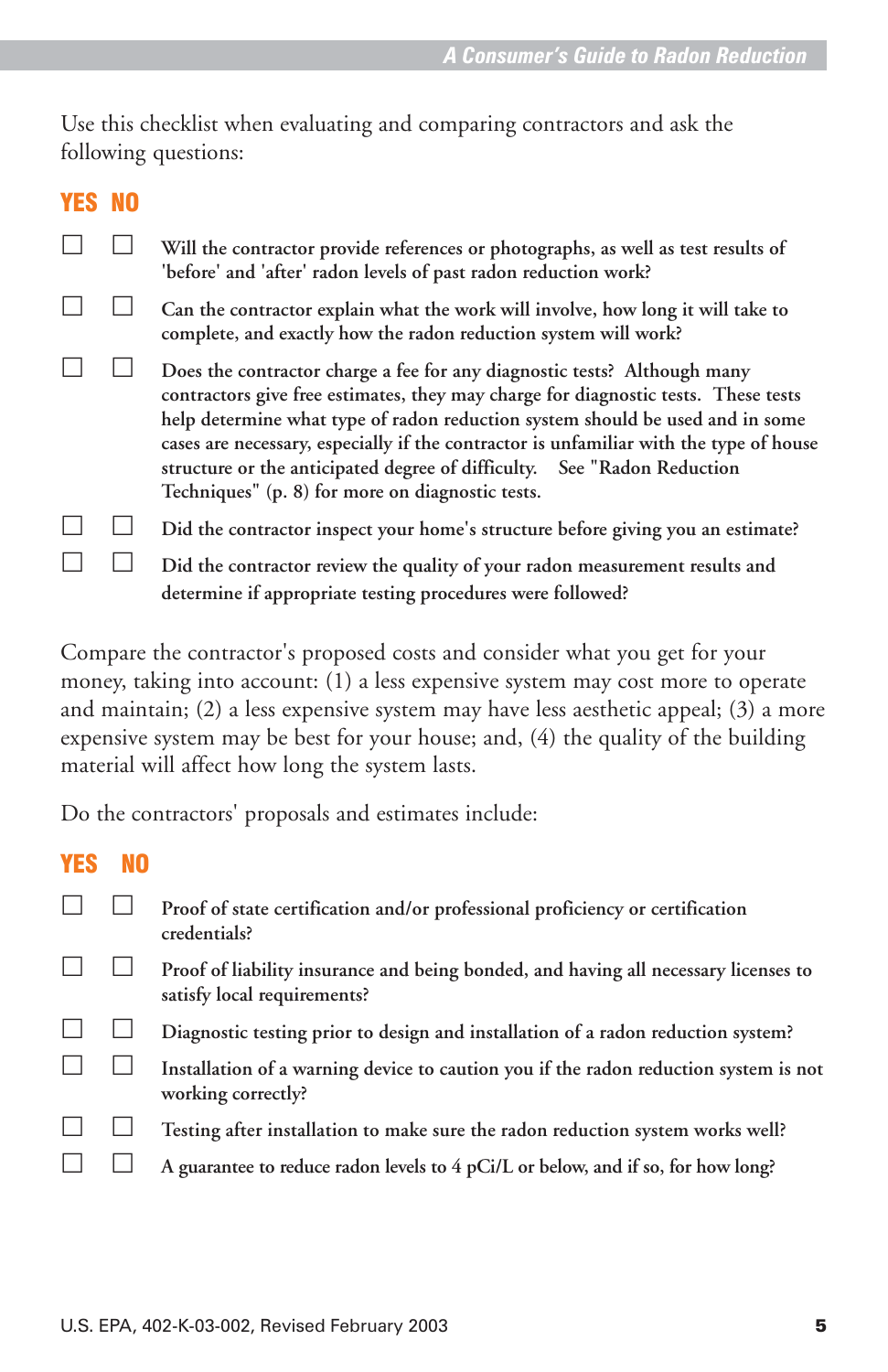### *The Contract*

Ask the contractor to prepare a contract before any work starts. Carefully read the contract before you sign it. Make sure everything in the contract matches the original proposal. The contract should describe exactly what work will be done



prior to and during the installation of the system, what the system consists of, and how the system will operate. Many contractors provide a guarantee that they will adjust or modify the system to reach a negotiated radon level. Carefully read the conditions of the contract describing the guarantee. Carefully consider optional additions to your contract which may add to the initial cost of the system, but may be worth the

extra expense. Typical options might include an extended warranty, a service plan, and/or improved aesthetics.

Important information that should appear in the contract includes:

- **The total cost of the job, including all taxes and permit fees; how much, if any, is required for a deposit; and when payment is due in full.**
- **The time needed to complete the work.**
- **An agreement by the contractor to obtain necessary permits and follow required building codes.**
- **A statement that the contractor carries liability insurance and is bonded and insured to protect you in case of injury to persons, or damage to property, while the work is being done.**
- **A guarantee that the contractor will be responsible for damage during the job and clean-up after the job.**
- **Details of any guarantee to reduce radon below a negotiated level.**
	- **Details of warranties or other optional features associated with the hardware components of the mitigation system.**
- **A declaration stating whether any warranties or guarantees are transferable if you sell your home.**
- **A description of what the contractor expects the homeowner to do (e.g., make the work area accessible) before work begins.**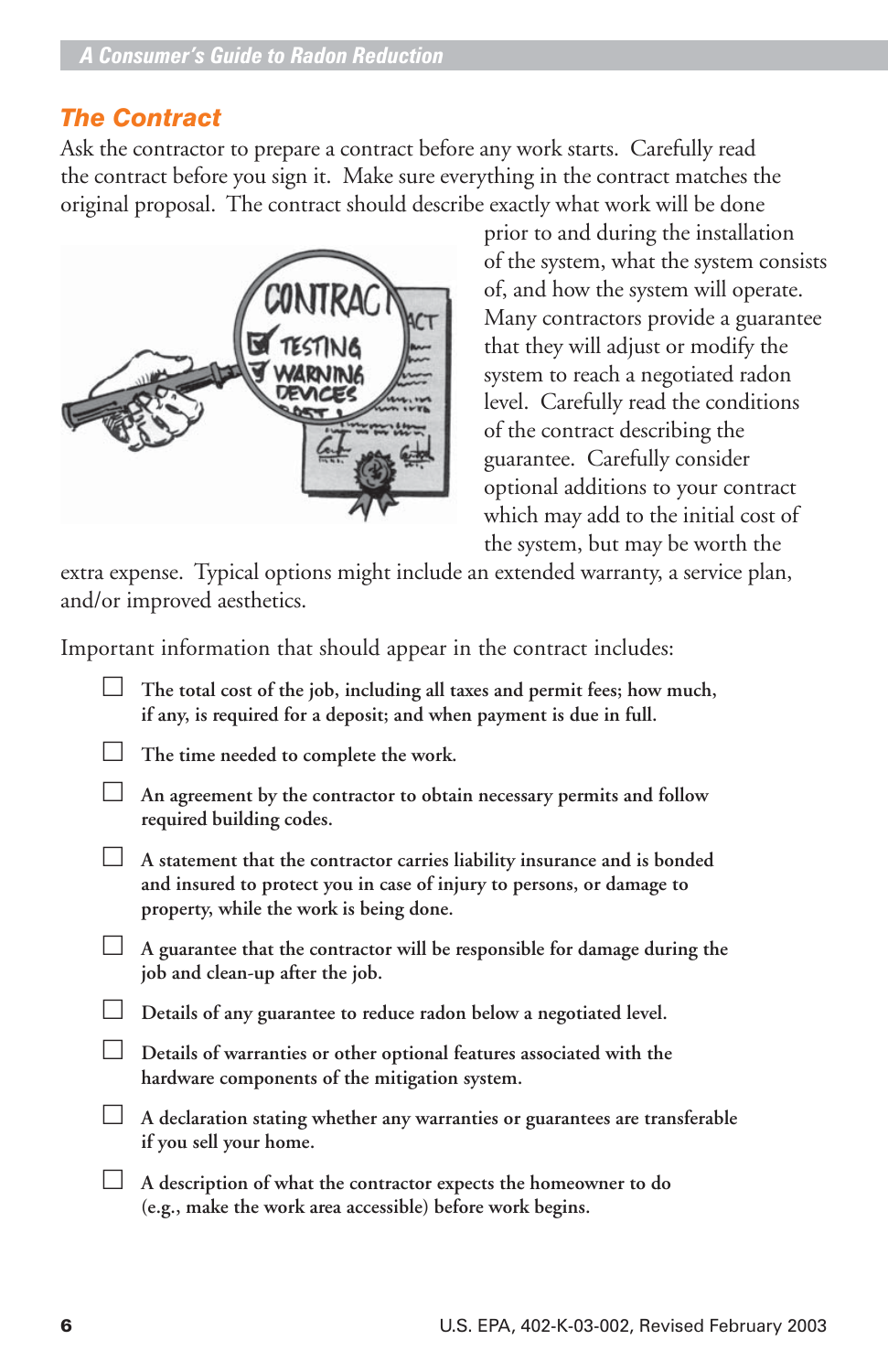### WHAT TO LOOK FOR IN A RADON REDUCTION SYSTEM

n selecting a radon reduction method for your home, you and your contractor should consider several things, including: how high your initial radon level is, the costs of installation and system operation, your house size, and your foundation type.  $\frac{1}{2}$ 

### *Installation and Operating Costs*

The cost of a contractor fixing a home generally ranges from \$800 to \$2500, depending on the characteristics of the house and choice of radon reduction methods. The average cost of a radon reduction system is about \$1200.

Most types of radon reduction systems cause some loss of heated or air conditioned air, which could increase your utility bills. How much



your utility bills increase will depend on the climate you live in, what kind of reduction system you select, and how your house is built. Systems that use fans are more effective in reducing radon levels; however, they will slightly increase your electric bill. The table on page 16 lists the installation and average operating costs for different radon reduction systems and describes the best use of each method.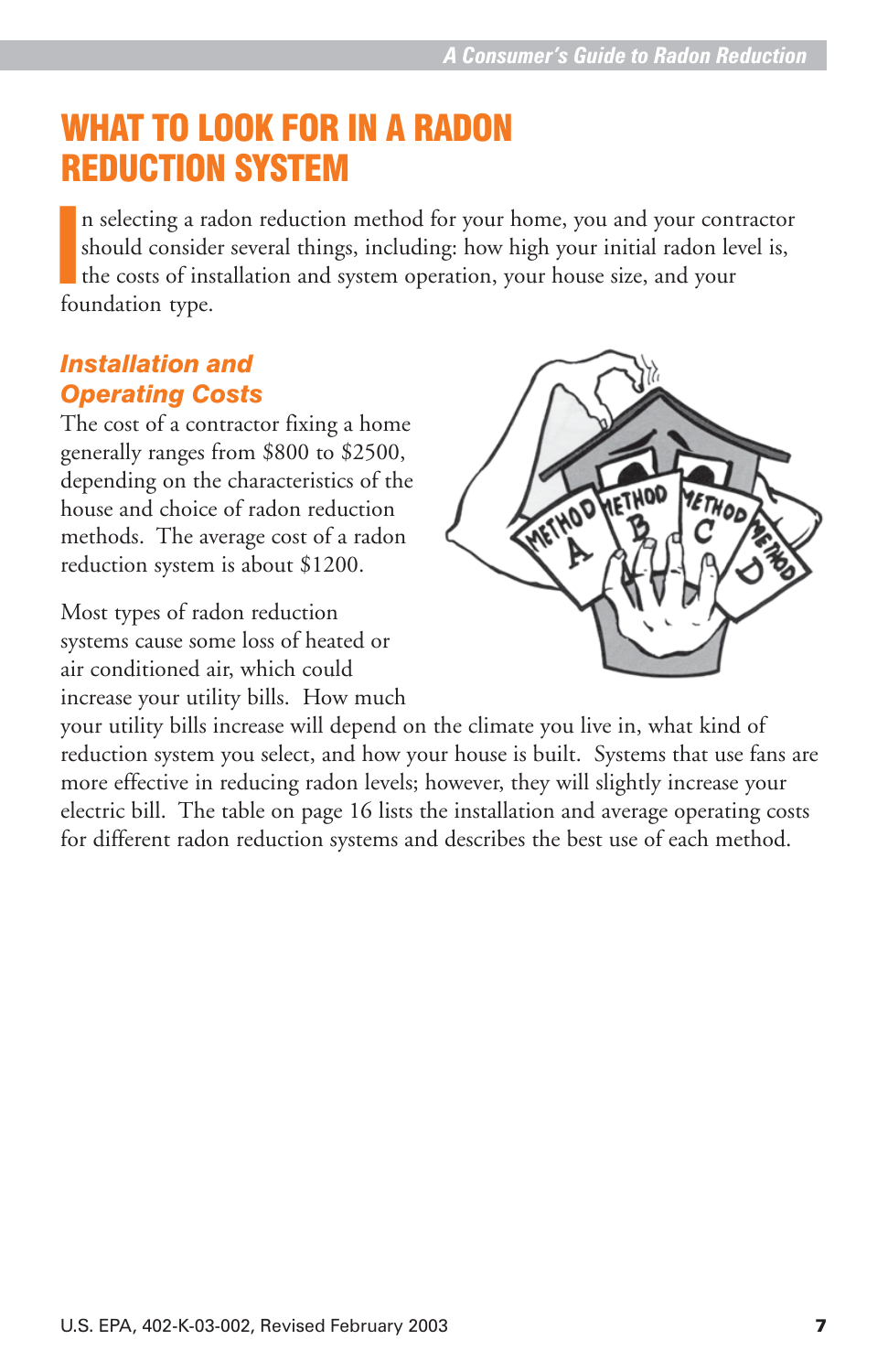### RADON REDUCTION TECHNIQUES



here are several methods that a contractor can use to lower radon levels in your home. Some techniques prevent radon here are several methods that a contracto<br>can use to lower radon levels in your<br>home. Some techniques prevent radon<br>from entering your home while others reduce radon levels after it has entered. EPA generally recommends methods which prevent the entry of radon. **Soil suction**, for example, prevents radon from entering your home by drawing the radon from below the house and venting it through a pipe, or pipes, to the air above the house where it is quickly diluted.

Any information that you may have about the construction of your house could help your contractor choose the best system.

Your contractor will perform a visual inspection of your house and design a system that considers specific features of your house. If this inspection fails to provide enough information, the contractor may need to perform **diagnostic tests** during the initial phase of the installation to help develop the best radon reduction system for your home. For instance, your contractor can use chemical smoke to find the source and direction of air movement. A contractor can learn air flow sources and directions by watching a small amount of smoke that he or she shot into holes, drains, sumps, or along cracks. The sources of air flow show possible radon routes. A contractor may have concerns about backdrafting of combustion appliances when considering radon mitigation options, and may recommend that the homeowner have the appliance(s) checked by a qualified inspector.

Another type of diagnostic test is a "soil communication test." This test uses a vacuum cleaner and chemical smoke to determine how easily air can move from one point to another under the foundation. By inserting a vacuum cleaner hose in one small hole and using chemical smoke in a second small hole, a contractor can see if the smoke is pulled down into the second hole by the force of the vacuum cleaner's suction. Watching the smoke during a soil communication test helps a contractor decide if certain radon reduction systems would work well in your house.

Whether diagnostic tests are needed is decided by details specific to your house, such as the foundation design, what kind of material is under your house, and by the contractor's experience with similar houses and similar radon test results.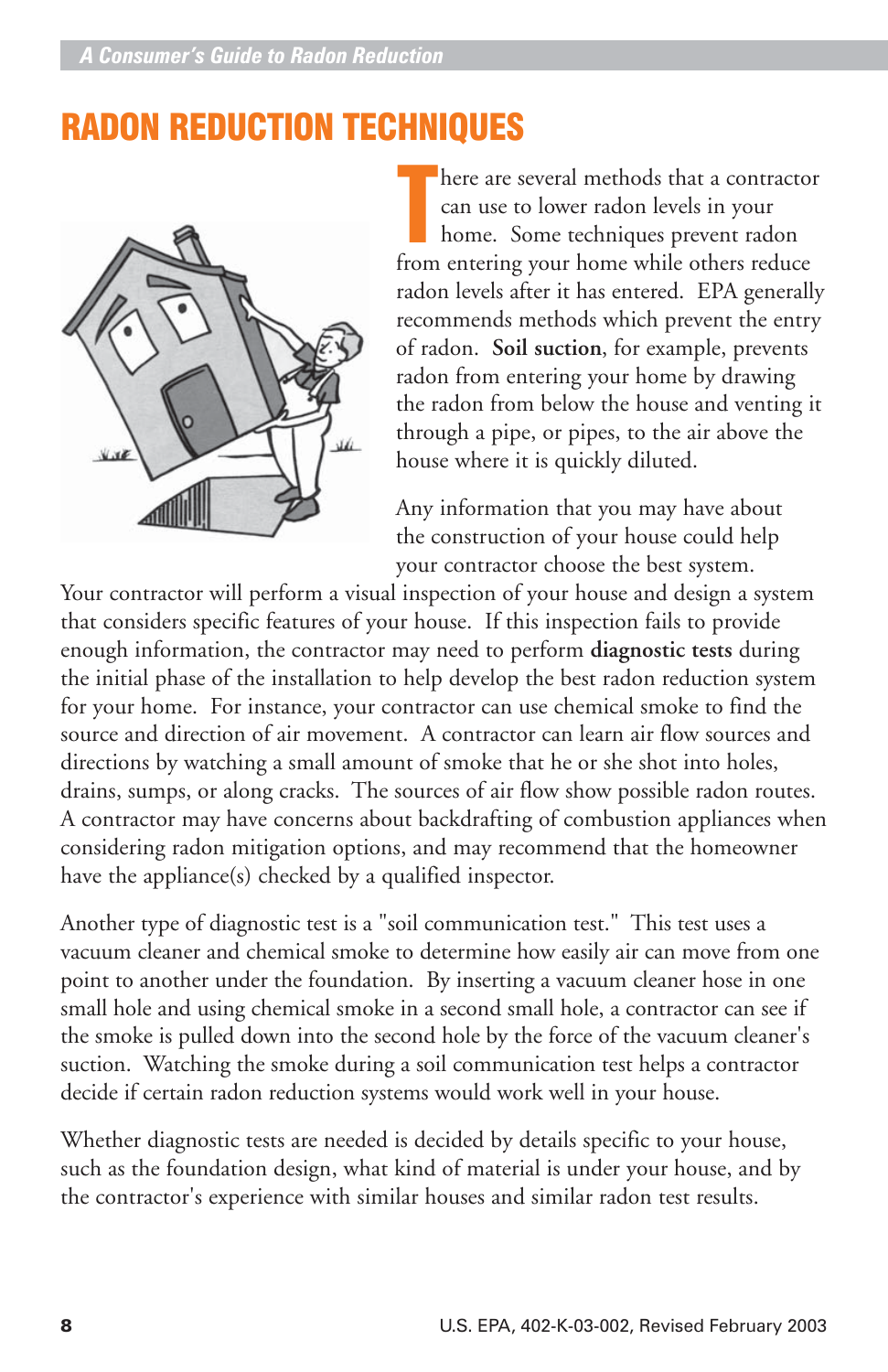### *House Foundation Types*

Your house type will affect the kind of radon reduction system that will work best. Houses are generally categorized according to their foundation design. For example: **basement**, **slab-on-grade** (concrete poured at ground level), or **crawlspace** (a shallow unfinished space under the first floor). Some houses have more than one foundation design feature. For instance, it is common to have a basement under part of the house and to have a slab-on-grade or crawlspace under the rest of the house. In these situations a combination of radon reduction techniques may be needed to reduce radon levels to below 4 pCi/L.



Radon reduction systems can be grouped by house foundation design. Find your type of foundation design above and read about which radon reduction systems may be best for your house.

### *Basement and Slab-on-Grade Houses*

In houses that have a basement or a slab-on-grade foundation, radon is usually reduced by one of four types of soil suction: **subslab suction**, **drain tile suction**, **sump hole suction**, or **block wall suction**.



**SUBSLAB SUCTION** 

**Active subslab suction** (also called **subslab depressurization**) is the most common and usually the most reliable radon reduction method. One or more suction pipes are inserted through the floor slab into the crushed rock or soil underneath. They also may be inserted below the concrete slab from outside the house. The number and location of suction pipes that are needed depends on how easily air can move in the crushed rock or soil under the slab, and on the strength of the radon source. Often, only a single suction point is needed.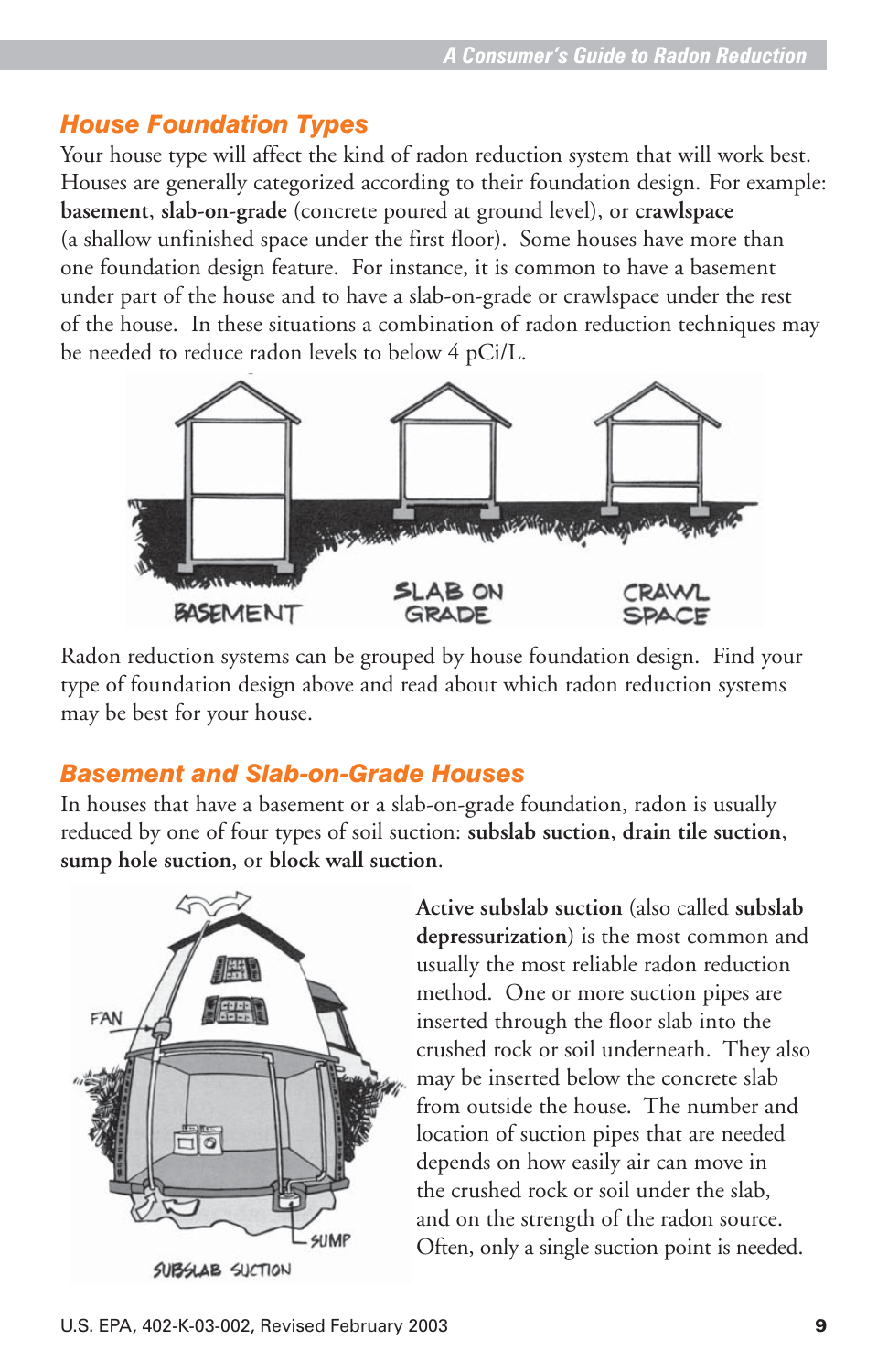A contractor usually gets this information from visual inspection, from diagnostic tests, and/or from experience. A radon vent fan connected to the suction pipe(s) draws the radon gas from below the house and releases it into the outdoor air while simultaneously creating a negative pressure (vacuum) beneath the slab. Common fan locations include unconditioned house and garage spaces, including attics, and the exterior of the house.

Passive subslab suction is the same as active subslab suction except it relies on natural pressure differentials and air currents instead of a fan to draw radon up from below the house. Passive subslab suction is usually associated with radon-resistant features installed in newly constructed homes (see p. 14). **Passive subslab suction** is generally not as effective in reducing high radon levels as active subslab suction.

Some houses have **drain tiles or perforated pipe** to direct water away from the foundation of the house. Suction on these tiles or pipes is often effective in reducing radon levels.

One variation of subslab and drain tile suction is **sump hole suction**. Often, when a house with a basement has a sump pump to remove unwanted water, the sump can be capped so that it can continue to drain water and serve as the location for a radon suction pipe.

**Block wall suction** can be used in basement houses with hollow block foundation walls. This method removes radon and depressurizes the block wall, similar to subslab suction. This method is often used in combination with subslab suction.

### *Crawlspace Houses*

An effective method to reduce radon levels in crawlspace houses involves covering the earth floor with a high-density plastic sheet. A vent pipe and fan are used to draw the radon from under the sheet and vent it to the outdoors. This form of soil suction is called **submembrane suction, and when properly applied is the most effective way to reduce radon levels in crawlspace houses.** Another less-favorable option is active crawlspace depressurization which involves drawing air directly from the crawlspace using a fan. This technique generally does not work as well as submembrane suction and requires special attention to combustion appliance backdrafting and sealing the crawlspace from other portions of the house, and may also result in increased energy costs due to loss of conditioned air from the house.

In some cases, radon levels can be lowered by ventilating the crawlspace passively (without the use of a fan) or actively (with the use of a fan). Crawlspace ventilation may lower indoor radon levels both by reducing the home's suction on the soil and by diluting the radon beneath the house. Passive ventilation in a crawlspace is achieved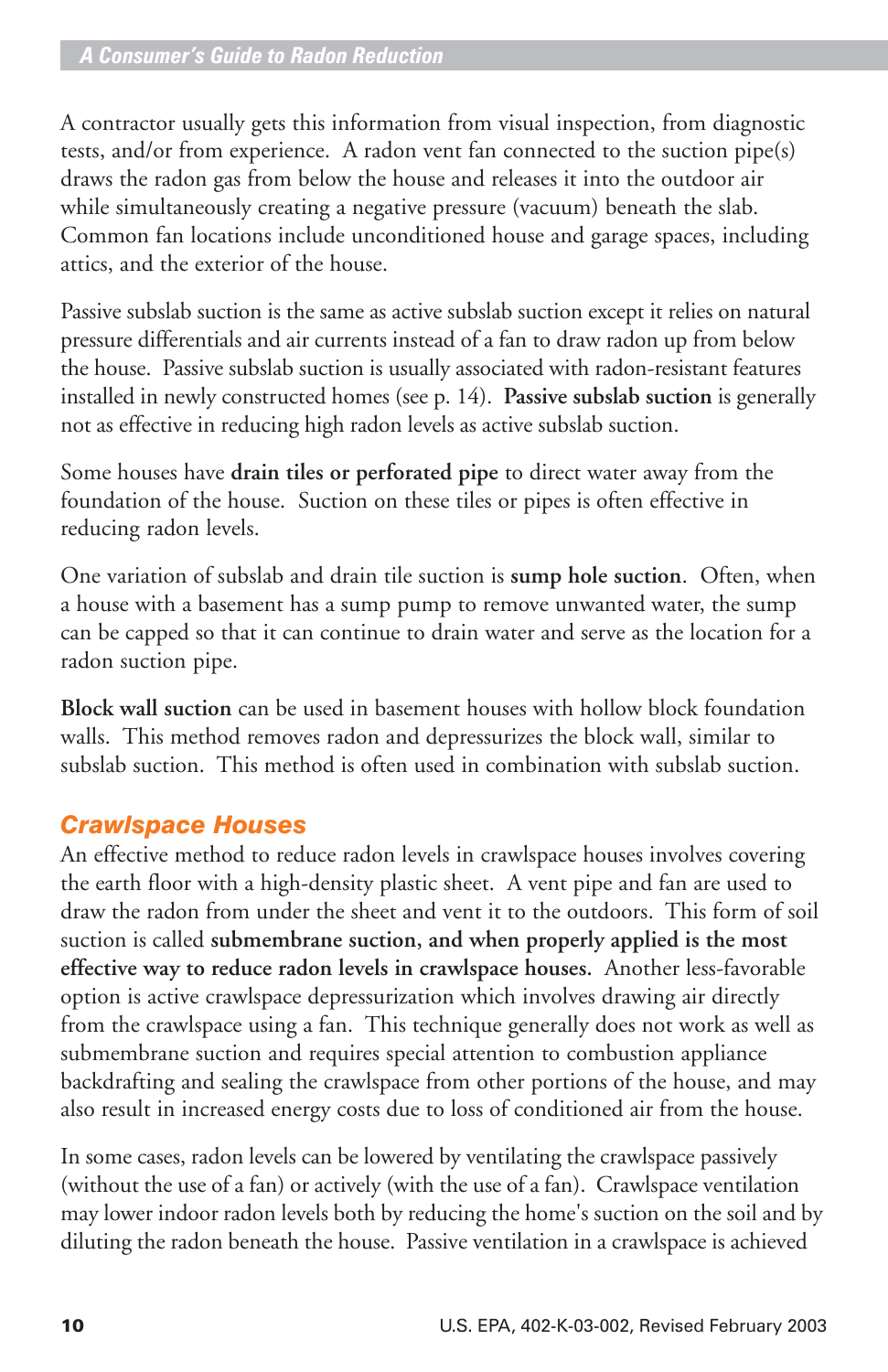by opening vents, or installing additional vents. Active ventilation uses a fan to blow air through the crawlspace instead of relying on natural air circulation. In colder climates, for either passive or active crawlspace ventilation, water pipes, sewer lines and appliances in the crawlspace may need to be insulated against the cold. These ventilation options could result in increased energy costs for the house.

### *Other Types of Radon Reduction Methods*

Other radon reduction techniques that can be used in any type of house include: sealing, house/room pressurization, heat recovery ventilation, and natural ventilation.

**Sealing** cracks and other openings in the foundation is a basic part of most approaches to radon reduction. Sealing the cracks limits the flow of radon into your home thereby making other radon reduction techniques more effective and cost-efficient. It also reduces the loss of conditioned air. *EPA does not recommend the use of sealing alone to reduce radon because, by itself, sealing has not been shown to lower radon levels significantly or consistently*. It is difficult to identify and permanently seal the places where radon is entering. Normal settling of your house opens new entry routes and reopens old ones.

**House/room pressurization** uses a fan to blow air into the basement or living area from either upstairs or outdoors. It attempts to create enough pressure at the lowest level indoors (in a basement for example) to prevent radon from entering into the house. The effectiveness of this technique is limited by house construction, climate, other appliances in the house, and occupant lifestyle. In order to maintain enough pressure to keep radon out, the doors and windows at the lowest level must not be left opened, except for normal entry and exit. This approach generally results in more outdoor air being introduced into the home, which can cause moisture intrusion and energy penalties. *Consequently, this technique should only be considered after the other, more-common techniques have not sufficiently reduced radon.*

A **heat recovery ventilator** (**HRV**), also called an **air-to-air heat exchanger**, can be installed to increase ventilation which will help reduce the radon levels in your home. An HRV will increase ventilation by introducing outdoor air while using the heated or cooled air being exhausted to warm or cool the incoming air. HRVs can be designed to ventilate all or part of your home, although they are more effective in reducing radon levels when used to ventilate only the basement. If properly balanced and maintained, they ensure a constant degree of ventilation throughout the year. HRVs also can improve air quality in houses that have other indoor pollutants. There could be *significant* increase in the heating and cooling costs with an HRV, but not as great as ventilation without heat recovery (see p.16).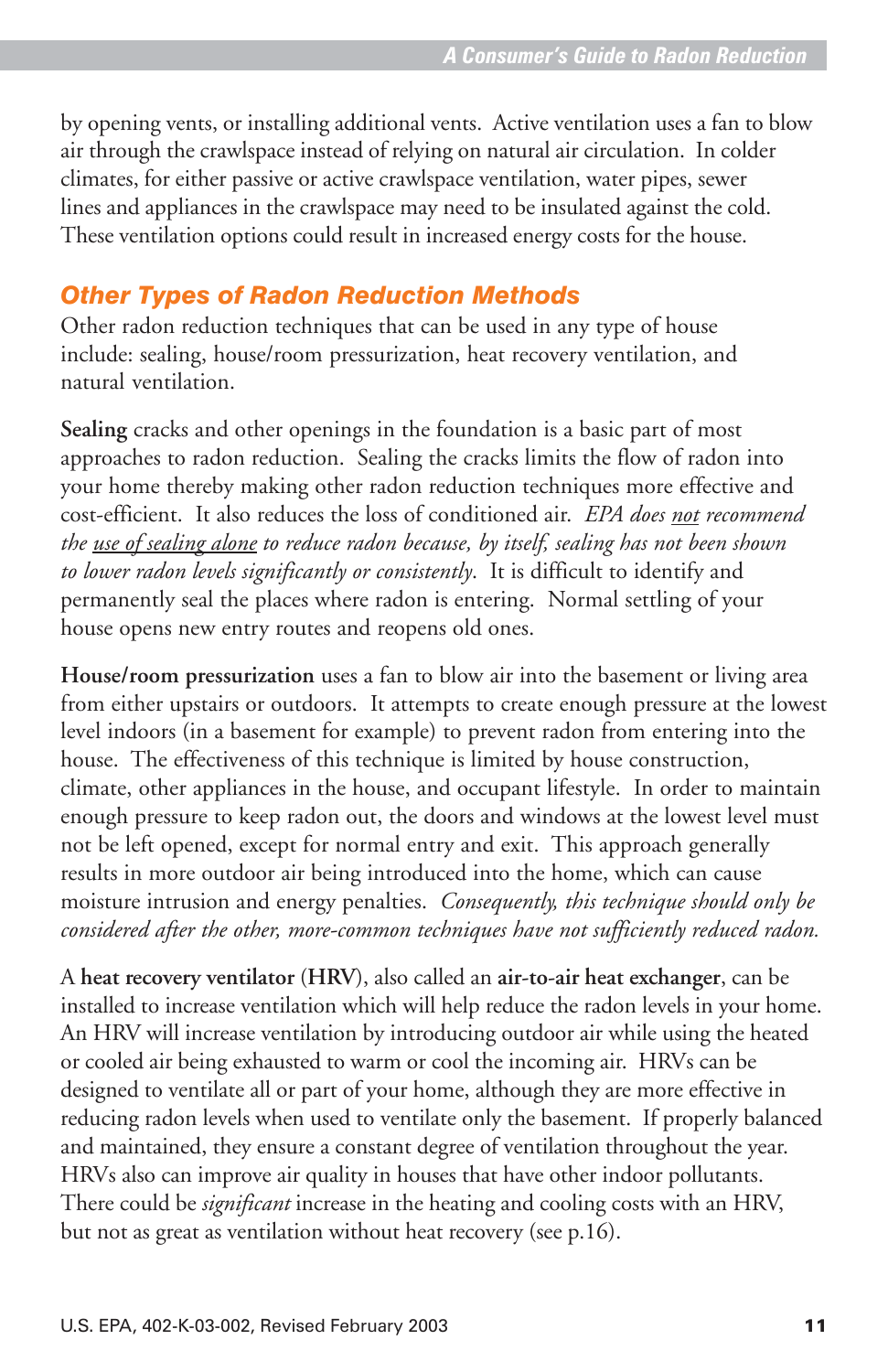Some **natural ventilation** occurs in all houses. By opening windows, doors, and vents on the lower floors you increase the ventilation in your house. This increase in ventilation mixes outdoor air with the indoor air containing radon, and can result in reduced radon levels. However, once windows, doors and vents are closed, radon concentrations most often return to previous values within about 12 hours. *Natural ventilation in any type of house should normally be regarded as only a temporary radon reduction approach because of the following disadvantages: loss of conditioned air and related discomfort, greatly increased costs of conditioning additional outside air, and security concerns.*

### CHECKING YOUR CONTRACTOR'S WORK

Election is a list of basic installation requirements that your contractor should meet when installing a radon reduction system in your home. It is important to verify with your contractor that the radon mitigation stan ar elow is a list of basic installation requirements that your contractor should meet when installing a radon reduction system in your home. It is important to verify with your contractor that the radon mitigation standards You can also check with your state radon office to see if there are state requirements that your contractor must meet.

- **Radon reduction systems** *must* **be clearly labeled. This will avoid accidental changes to the system which could disrupt its function.**
- **The exhaust pipe(s) of soil suction systems** *must* **vent above the surface of the roof and 10 feet or more above the ground, and at least 10 feet away from windows, doors, or other openings that could allow the radon to reenter the house, if the exhaust pipe(s) do not vent at least 2 feet above these openings.**
- **The exhaust fan** *must* **not be located in or below a livable area. For instance, it should be in an unoccupied attic of the house or outside — not in a basement!**
- **If installing an exhaust fan outside, the contractor** *must* **install a fan that meets local building codes for exterior use.**
- **Electrical connections of all active radon reduction systems** *must* **be installed according to local electrical codes.**
- **A warning device must be installed to alert you if an active system stops working properly. Examples of system failure warning devices are: a liquid gauge, a sound alarm, a light indicator, and a dial (needle display) gauge. The warning device** *must* **be placed where it can be seen or heard easily. Your contractor should check that the warning device works. Later on, if your monitor shows that the system is not working properly, call a contractor to have it checked.**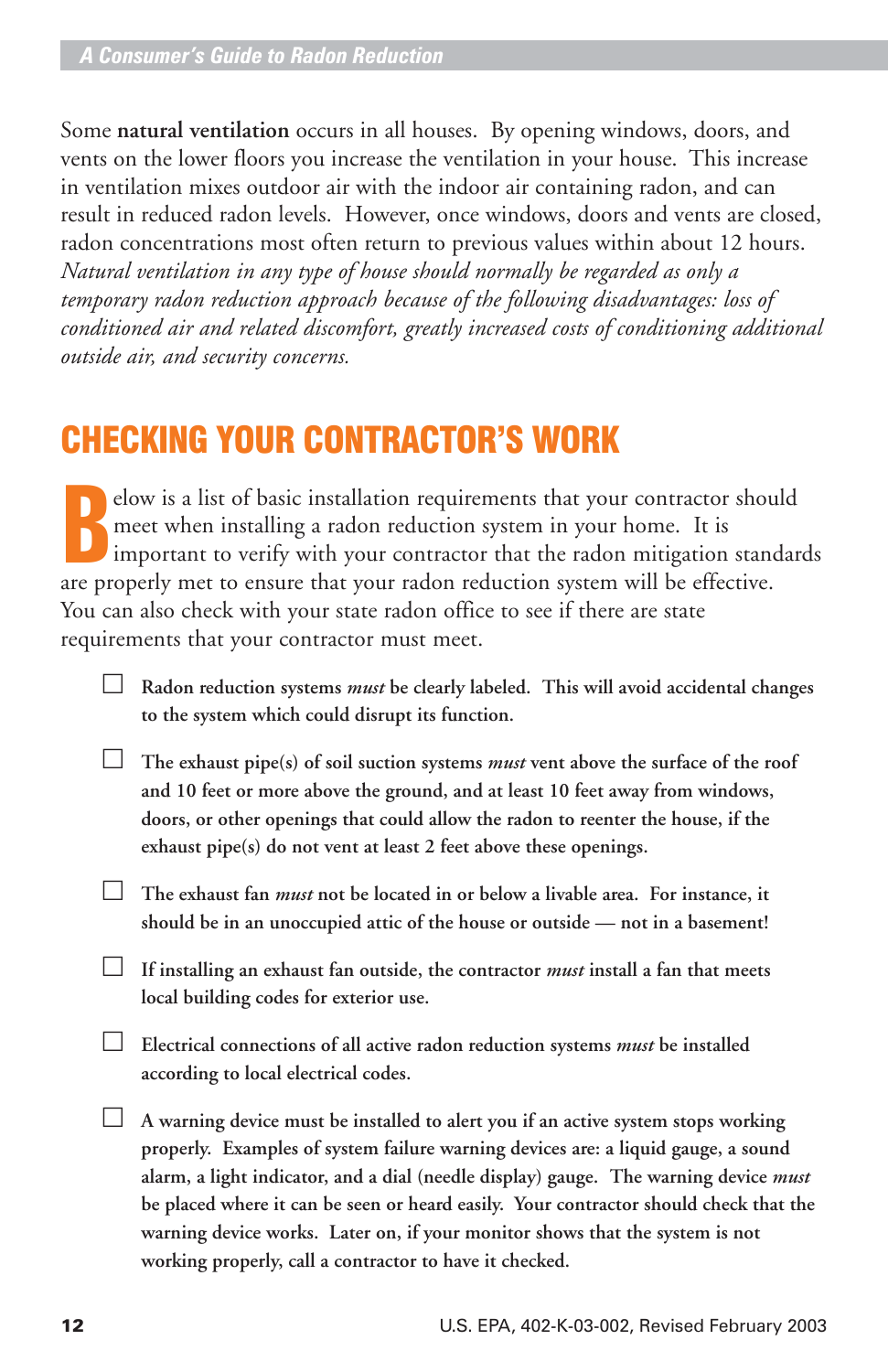**A post-mitigation radon test should be done within 30 days of system installation, but no sooner than 24 hours after your system is in operation with the fan on, if it has one. The contractor may perform a post-mitigation test to check his work and the initial effectiveness of the system; however, it is recommend that you also get an independent follow-up radon measurement. Having an independent tester perform the test, or conducting the measurement yourself, will eliminate any potential conflict of interest. To test the system's effectiveness, a 2-7 day measurement is recommended. Test conditions: windows and doors must be closed 12 hours before and during the test, except for normal entry/exit.**

 **Make sure your contractor completely explains your radon reduction system, demonstrates how it operates, and explains how to maintain it. Ask for written operating and maintenance instructions and copies of any warranties.**

### LIVING IN A HOUSE WITH A RADON REDUCTION SYSTEM

### *Maintaining Your Radon Reduction System*

Similar to a furnace or chimney, radon reduction systems need some occasional maintenance. You should look at your warning device on a regular basis to make sure the system is working correctly. Fans may last for five years or more (manufacturer warranties tend not to exceed five years) and may then need to be repaired or replaced. Replacing a fan will cost around \$200 - \$350 including parts and labor. It is a good idea to retest your home at least every two years to be sure radon levels remain low.

#### *Remember, the fan should NEVER be turned off; it must run continuously for the system to work correctly.*

The filter in an HRV requires periodic cleaning and should be changed twice a year. Replacement filters for an HRV are easily changed and are priced between \$10 and \$25. Ask your contractor where filters can be purchased. Also, the vent that brings fresh air in from the outside needs to be inspected for leaves and debris. The ventilator should be checked annually by a heating, ventilating, and air-conditioning professional to make sure the air flow remains properly balanced. HRVs used for radon control should run all the time.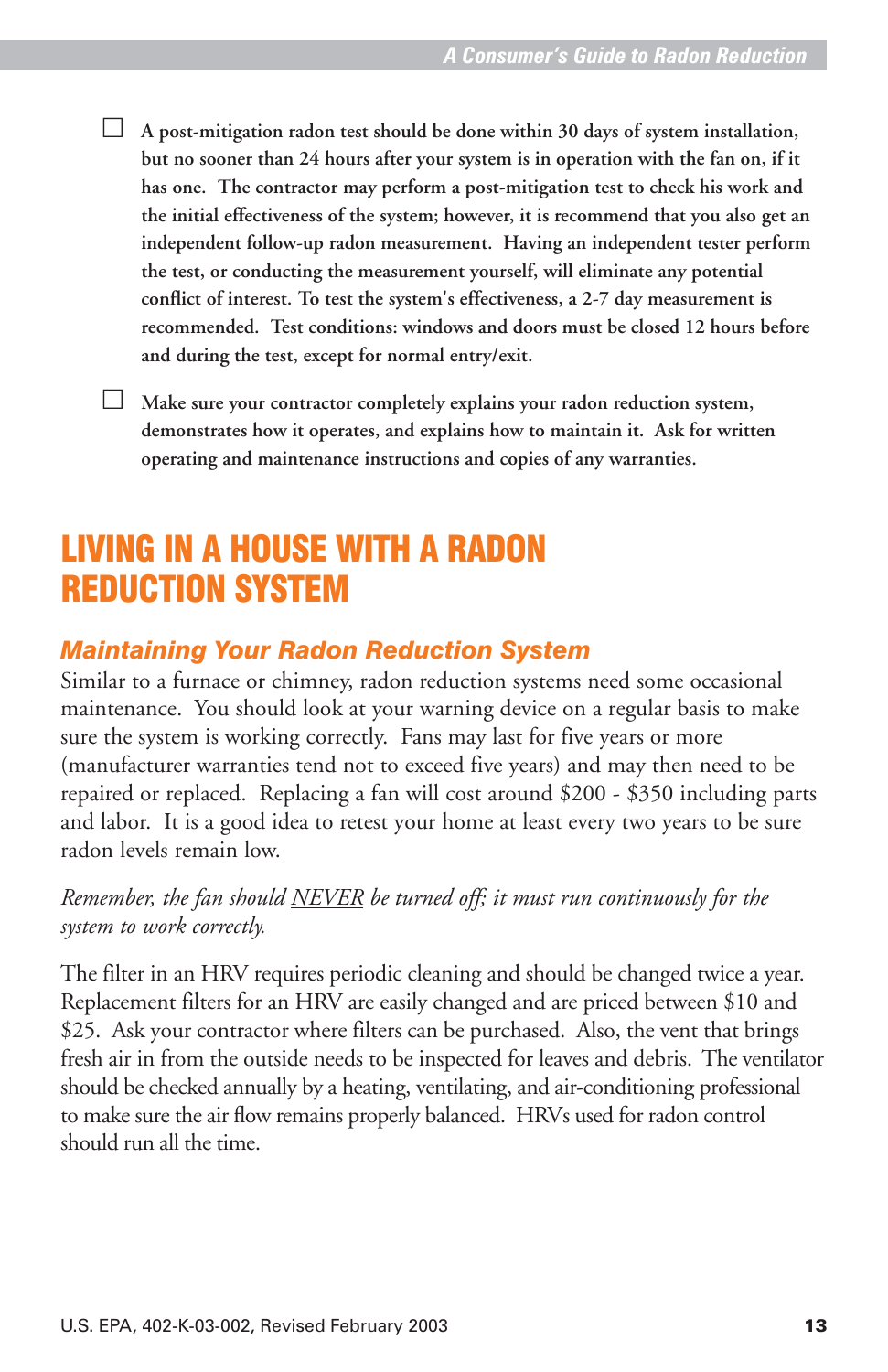### *Remodeling Your Home After Radon Levels Have Been Lowered*

If you decide to make major structural changes to your home after you have had a radon reduction system installed (such as converting an unfinished basement area into living space), ask your radon contractor whether these changes could void any warranties. If you are planning to add a new foundation for an addition to your house, ask your radon contractor about what measures should be taken to ensure reduced radon levels throughout the home. After you remodel, retest in the lowest lived-in area to make sure the construction did not reduce the effectiveness of the radon reduction system.

### BUYING OR SELLING A HOME?

If you are buying or selling a home and need to make decisions about radon, consult EPA's *Home Buyer's and Seller's Guide to Radon*. If you are selling a home that has a radon reduction system, inform potential buyers and supply them with information about your system's operation and maintenance. If you



are building a new house, consider that it is almost always less expensive to build radon-resistant features into new construction than it is to fix an existing house that has high radon levels. Ask your builder if he or she uses radon-resistant construction features. Your builder can refer to EPA's document *Building Radon Out: A Step-by-Step Guide On How To Build Radon-Resistant Homes,* or your builder can work with a qualified contractor to design and install the proper radon reduction system. To obtain EPA's technical documents or to find a qualified contractor, contact your state radon office (see p. 17). All homes should be tested for radon and elevated radon levels should be reduced. **Even new homes built with radon-resistant features should be tested after occupancy to ensure that radon levels are below 4 pCi/L.** If you have a test result of 4 pCi/L or more, you can have a qualified mitigator easily add a vent fan to an existing passive system for about \$300 and further reduce the radon level in your home.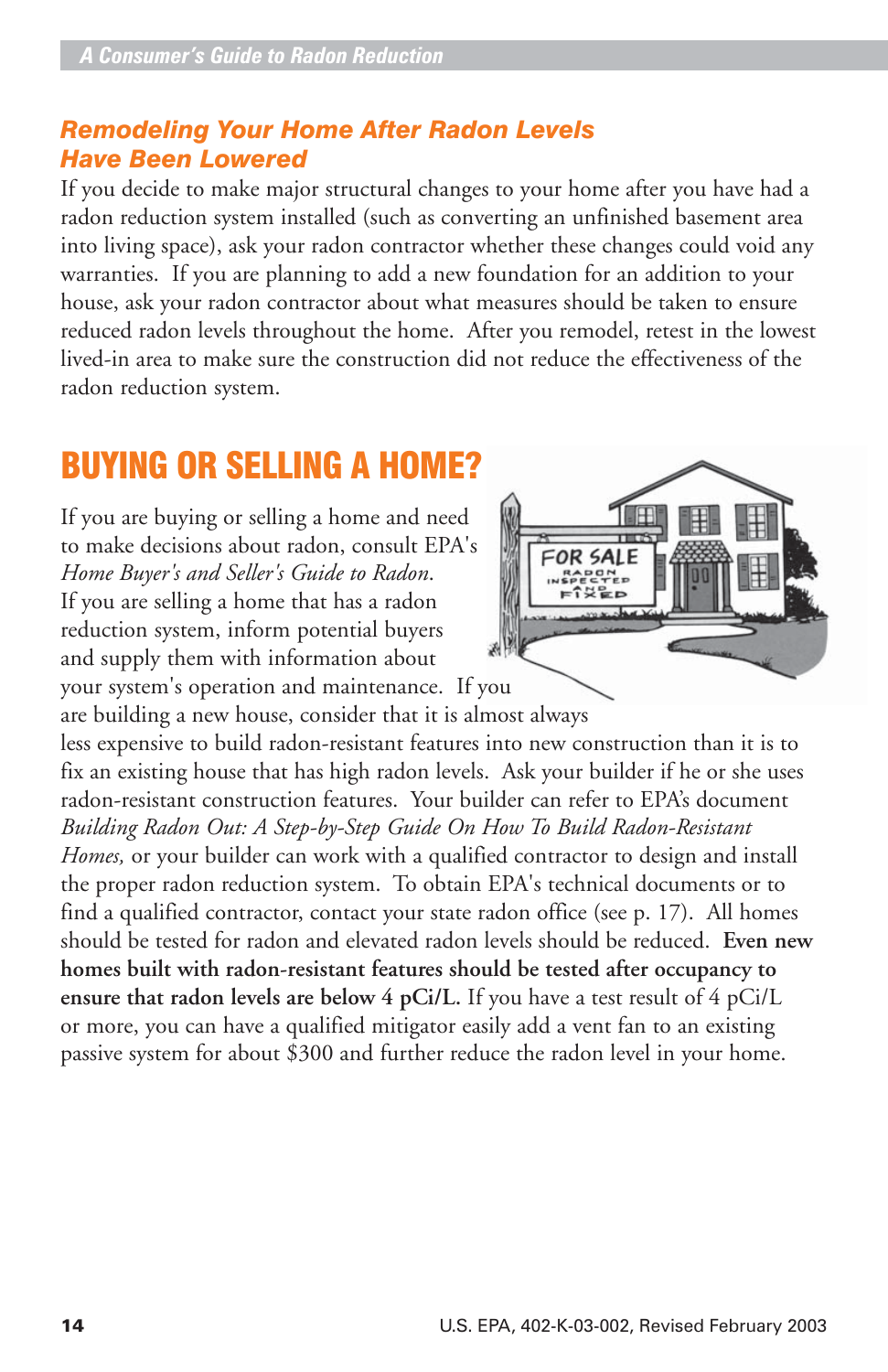### RADON IN WATER

ost often, the radon in your home's indoor air can come from two sources, the soil or your water supply. Compared to radon entering your home through water, radon entering your home through soil is usually a much larger risk. If you are concerned about radon and you have a private well, consider through water, radon entering your home through soil is usually a much larger risk. If you are concerned about radon and you have a privat testing for radon in both air and water. By testing for radon in both air and water, the results could enable you to more completely assess the radon mitigation option(s) best suited to your situation. The devices and procedures for testing your home's water supply are different from those used for measuring radon in air.

The radon in your water supply poses an inhalation risk and a small ingestion risk. Most of your risk from radon in water comes from radon released into the air when water is used for showering and other household purposes. Research has shown that your risk of lung cancer from breathing radon in air is much larger than your risk of stomach cancer from swallowing water with radon in it.

Radon in your home's water in not usually a problem when its source is surface water. A radon in water problem is more likely when its source is ground water, e.g., a private well or a public water supply system that uses ground water. Some public water systems treat their water to reduce radon levels before it is delivered to your home. If you are concerned that radon may be entering your home through the water and your water comes from a public water supply, contact your water supplier.

If you've tested your private well and have a radon in water problem, it can be easily fixed. Your home's water supply can be treated in one of two ways. Point-of-entry treatment for the whole house can effectively remove radon from the water before it enters your home's water distribution system. Point-of-entry treatment usually employs either granular activated carbon (GAC) filters or aeration systems. While GAC filters usually cost less than aeration systems, filters can collect radioactivity and may require a special method of disposal. Both GAC filters and aeration systems have advantages and disadvantages that should be discussed with your state radon office (see p. 17) or a water treatment professional. Point-of-use treatment devices remove radon from your water at the tap, but only treat a small portion of the water you use, e.g., the water you drink. Point-of-use devices are not effective in reducing the risk from breathing radon released into the air from all water used in the home.

For information on radon in water, testing and treatment, and radon in drinking water standards, or for general help, call your state radon office (see p. 17) or EPA's Drinking Water Hotline at (800) 426-4791 or visit *http://www.epa.gov/safewater/ radon.html*. Your state radon office can assist you in obtaining radon-in-water test kits and interpreting test results.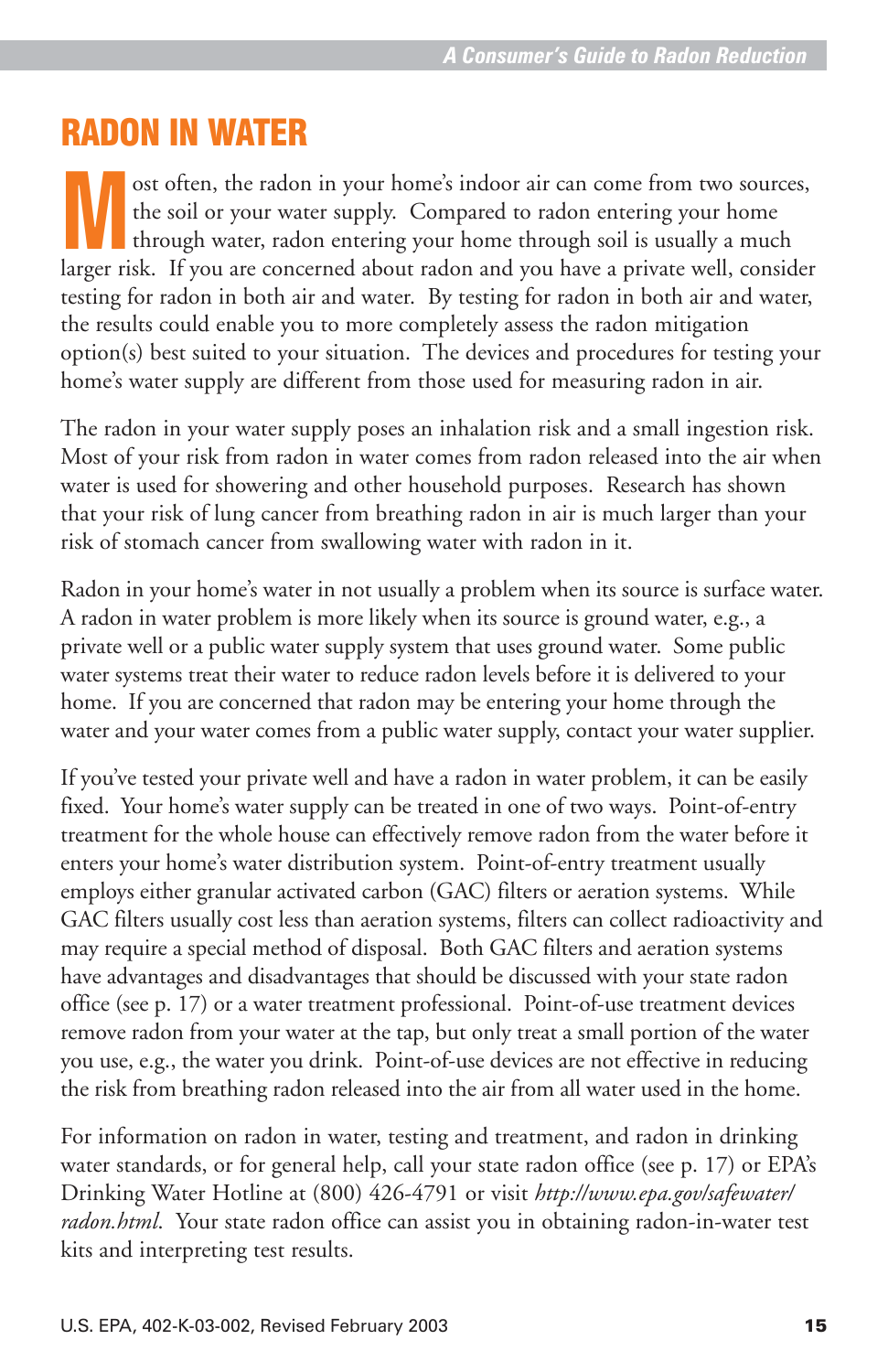## INSTALLATION AND OPERATING COST TABLE

| Technique                                                                                 | <b>Typical</b><br>Radon<br>Reduction | <b>Typical Range</b><br>of Installation<br>Costs<br>(Contractor) | <b>Typical</b><br><b>Operating Cost</b><br>Range for Fan<br><b>Electricity &amp;</b><br>Heated/Cooled<br><b>Air Loss</b><br>(Annual) | <b>Comments</b>                                                                                                                                                                                                                          |
|-------------------------------------------------------------------------------------------|--------------------------------------|------------------------------------------------------------------|--------------------------------------------------------------------------------------------------------------------------------------|------------------------------------------------------------------------------------------------------------------------------------------------------------------------------------------------------------------------------------------|
| <b>Subslab Suction</b><br>(Subslab<br>Depressurization)                                   | $50 - 99%$                           | \$800 - 2500                                                     | $$50 - 200$                                                                                                                          | Works best if air can move easily in<br>material under slab                                                                                                                                                                              |
| <b>Passive Subslab</b><br><b>Suction</b>                                                  | $30 - 70%$                           | $$550 - 2250$                                                    | There may be<br>some energy<br>penalties                                                                                             | May be more effective in cold climates;<br>not as effective as active subslab<br>suction                                                                                                                                                 |
| <b>Draintile Suction</b>                                                                  | $50 - 99%$                           | \$800 - 1700                                                     | $$50 - 200$                                                                                                                          | Can work with either partial or<br>complete drain tile loops                                                                                                                                                                             |
| <b>Blockwall Suction</b>                                                                  | $50 - 99%$                           | \$1500 - 3000                                                    | $$100 - 400$                                                                                                                         | Only in homes with hollow blockwalls;<br>requires sealing of major openings                                                                                                                                                              |
| <b>Sump Hole</b><br><b>Suction</b>                                                        | $50 - 99%$                           | \$800 - 2500                                                     | $$50 - 250$                                                                                                                          | Works best if air moves easily to the<br>sump from under the slab                                                                                                                                                                        |
| Submembrane<br>Depressurization<br>in a Crawlspace                                        | $50 - 99%$                           | \$1000 - 2500                                                    | $$50 - 250$                                                                                                                          | Less heat loss than natural ventilation<br>in cold winter climates                                                                                                                                                                       |
| <b>Natural Ventilation</b><br>in a Crawlspace                                             | $0 - 50%$                            | none<br>\$200 - 500 if<br>additional<br>vents installed          | There may be<br>some energy<br>penalties                                                                                             | Costs variable                                                                                                                                                                                                                           |
| Sealing of Radon<br><b>Entry Routes</b>                                                   | See<br>comments                      | \$100 - 2000                                                     | None                                                                                                                                 | Normally only used with other<br>techniques; proper materials &<br>installation required                                                                                                                                                 |
| <b>House (Basement)</b><br>Pressurization                                                 | $50 - 99%$                           | \$500 - 1500                                                     | $$150 - 500$                                                                                                                         | Works best with tight basement<br>isolated from outdoors & upper floors                                                                                                                                                                  |
| <b>Natural Ventilation</b>                                                                | Variable/<br>Temporary               | none<br>\$200 - 500 if<br>additional<br>vents installed          | $$100 - 700$                                                                                                                         | Significant heated/cooled air loss;<br>operating costs depend on utility rates<br>& amount of ventilation                                                                                                                                |
| <b>Heat Recovery</b><br><b>Ventilation (HRV)</b>                                          | Variable/<br>See<br>comments         | \$1200 - 2500                                                    | \$75 - 500 for<br>continuous<br>operation                                                                                            | Limited use: effectiveness limited by<br>radon concentration and the amount of<br>ventilation air available for dilution by<br>the HRV. Best applied in limited-space<br>areas like basements.                                           |
| <b>Private Well</b><br><b>Water Systems:</b><br>Aeration                                  | 95 - 99%                             | \$3000 - 4500                                                    | $$50 - $150$                                                                                                                         | Generally more efficient than GAC;<br>requires annual cleaning to maintain<br>effectiveness & to prevent<br>contamination; requires venting radon<br>to outdoors                                                                         |
| <b>Private Well</b><br><b>Water Systems:</b><br><b>Granular Activated</b><br>Carbon (GAC) | 85 - 95%                             | \$1000 - 3000                                                    | None                                                                                                                                 | Less efficient for higher levels than<br>aeration; use for moderate levels<br>(around 5000 pCi/L or less in water);<br>radioactive radon by-products can<br>build on carbon; may need radiation<br>shield around tank & care in disposal |

NOTES: (1) The fan electricity and house heating/cooling loss cost range is based on certain assumptions regarding climate,

your house size, and the cost of electricity and fuel. Your costs may vary. (2) Costs for cosmetic treatments to the house may increase the typical installation costs shown above.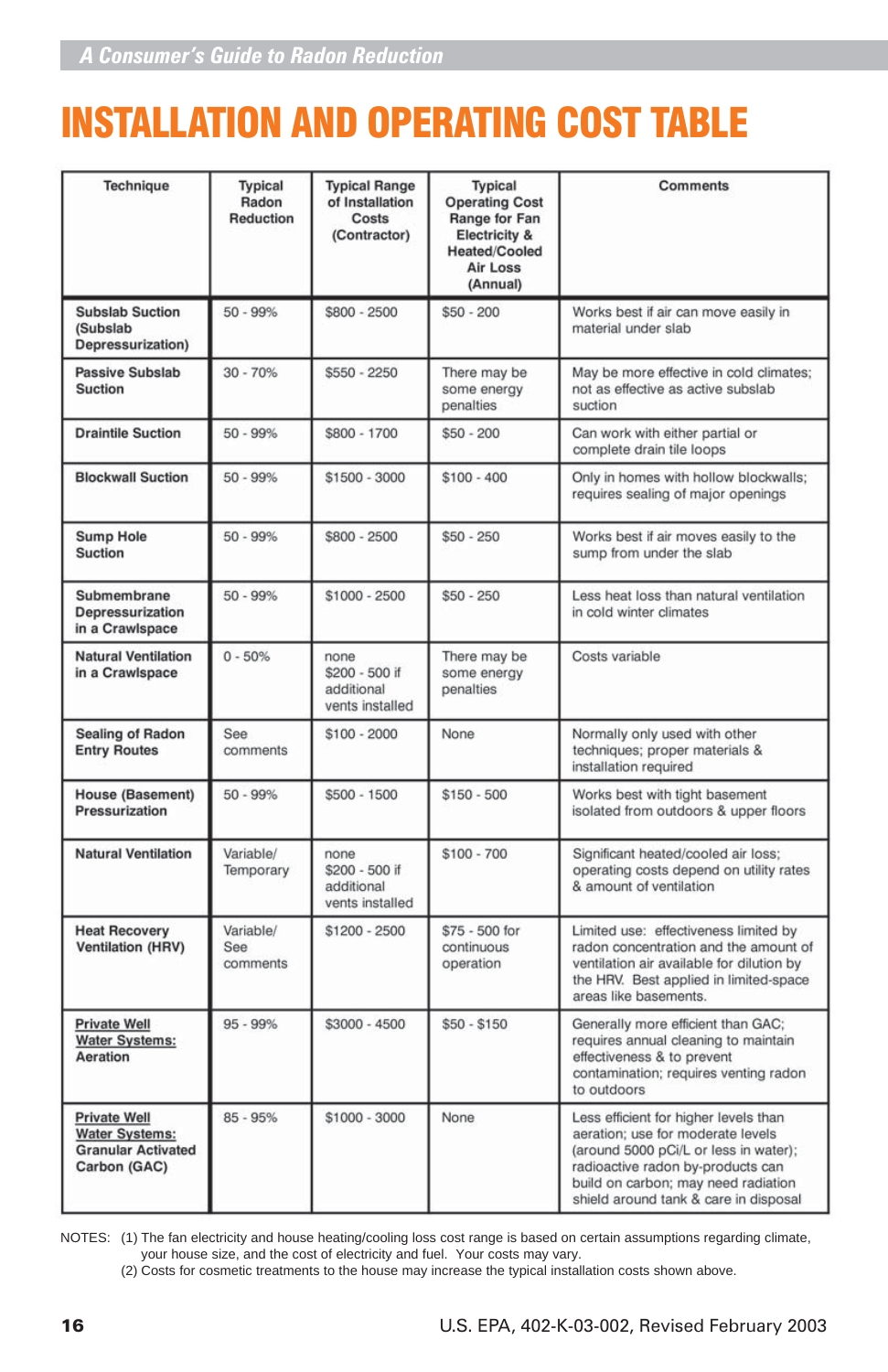### FOR FURTHER INFORMATION

### *State Radon Contacts*

Up-to-date phone information about how to contact your state radon office is available at *http://www.epa.gov/iaq/contacts.html*. You can also get information about your state contacts by calling the Indoor Air Quality Information Clearinghouse (IAQ-Info) at 1-800-438-4318.

#### *State Toll-FreeLocal*

| Alabama                 | (800) 582-1866                   | (334) 206-5391                   |
|-------------------------|----------------------------------|----------------------------------|
| Alaska                  | (800) 478-8324                   | (907) 474-7201                   |
| Arizona                 | none                             | (602) 255-4845 x244              |
| Arkansas                | (800) 482-5400                   | (501) 661-2301                   |
| California              | (800) 745-7236                   | (916) 324-2208                   |
| Colorado                | (800) 846-3986                   | (303) 692-3090                   |
| Connecticut             | (860) 509-7367                   | none                             |
| Delaware                | (800) 464-4357                   | (302) 739-4731                   |
| District of Columbia    | none                             | (202) 535-2999                   |
| Florida                 | (800) 543-8279                   | (850) 245-4288                   |
| Georgia                 | (800) 745-0037                   | (404) 872-3549                   |
| Guam                    | none                             | (671) 475-1611                   |
| Hawaii                  | none                             | (808) 586-4700                   |
| Idaho                   | (800) 445-8647                   | (208) 332-7319                   |
| Illinois                | (800) 325-1245                   | (217) 785-9958                   |
| Indiana                 | (800) 272-9723                   | (317) 233-7147                   |
| lowa                    | (800) 383-5992                   | (515) 281-4928                   |
| Kansas                  | (800) 693-5343                   | (785) 296-1560                   |
| Kentucky                | none                             | (502) 564-4856                   |
| Louisiana               | (800) 256-2494                   | (225) 925-7042                   |
| Maine                   | (800) 232-0842                   | (207) 287-5676                   |
| Maryland                | none                             | (215) 814-2086                   |
| Massachusetts           |                                  |                                  |
|                         | (800) 723-6695<br>(800) 723-6642 | (413) 586-7525<br>(517) 335-8037 |
| Michigan                |                                  |                                  |
| Minnesota               | (800) 798-9050                   | (651) 215-0909                   |
| Mississippi<br>Missouri | (800) 626-7739                   | (601) 987-6893                   |
|                         | (800) 669-7236                   | (573) 751-6160                   |
| Montana                 | (800) 546-0483                   | (406) 444-6768                   |
| Nebraska                | (800) 334-9491                   | (402) 471-0594                   |
| Nevada                  | none                             | (775) 687-5394 x275              |
| New Hampshire           | (800) 852-3345 x4674             | (603) 271-4674                   |
| New Jersey              | (800) 648-0394                   | (609) 984-5425                   |
| New Mexico              | (800) 219-6157                   | (505) 827-2855                   |
| New York                | (800) 458-1158                   | (518) 402-7556                   |
| North Carolina          | none                             | (919) 571-4141                   |
| North Dakota            | (800) 252-6325                   | (701) 328-5188                   |
| Ohio                    | (800) 523-4439                   | (614) 644-2727                   |
| Oklahoma                | none                             | (405) 702-5100                   |
| Oregon                  | none                             | (503) 731-4014 x664              |
| Pennsylvania            | (800) 237-2366                   | (717) 783-3594                   |
| Puerto Rico             | none                             | (787) 274-7815                   |
| Rhode Island            | none                             | (401) 222-2438                   |
| South Carolina          | (800) 768-0362                   | (803) 898-3890                   |
| South Dakota            | (800) 438-3367                   | (605) 773-3151                   |
| Tennessee               | (800) 232-1139                   | (615) 299-9725                   |
| Texas                   | (800) 572-5548                   | (512) 834-6688                   |
| Utah                    | (800) 458-0145                   | (801) 536-4250                   |
| Vermont                 | (800) 439-8550                   | (802) 865-7730                   |
| Virginia                | (800) 468-0138                   | (804) 786-5932                   |
| Washington              | none                             | (360) 236-3253                   |
| West Virginia           | (800) 922-1255                   | (304) 558-6772                   |
| Wisconsin               | (888) 569-7236                   | (608) 267-4796                   |
| Wyoming                 | (800) 458-5847                   | (307) 777-6015                   |
|                         |                                  |                                  |

#### *Tribal Radon Program Offices*

Hopi Tribe (Arizona) (928) 734-3100<br>
Inter-Tribal Council of Arizona (602) 307-1509 Inter-Tribal Council of Arizona Navajo Nation (928) 871-7692

### *EPA Radon Website*

*http://www.epa.gov/radon* EPA's main radon home page. Includes links to publications, hotlines, private proficiency programs, and more.

### *EPA Regional Offices*

*http://www.epa.gov/iaq/regionia.html* Check this website for a listing of your EPA regional office.

#### *EPA Publications*

Most EPA radon publications are available from any one of the following hotlines:

#### *Hotlines*

#### *1-800-438-4318*

Indoor Air Quality Information Clearinghouse, operated by an EPA contractor. For general radon and indoor air quality information and copies of EPA publications.

#### *1-800-644-6999 (Fix-it)\**

Operated by the Consumer Federation of America Foundation in partnership with EPA. Provides answers to your mitigation questions.

#### *1-800-SOS-RADON (767-7236)\**

Operated by National Safety Council in partnership with EPA. Order radon test kits by phone.

#### *1-800-55RADON (557-2366)\**

Operated by National Safety Council in partnership with EPA. For live help with your radon questions.

#### *1-800-725-8312\**

Spanish language hotline, operated by the National Alliance for Hispanic Health in partnership with EPA. For general help with radon, testing, and mitigation questions, and free test kits.

#### *1-800-426-4791*

Safe Drinking Water Hotline, privately operated under contract to EPA. For general information on drinking water, radon in water, testing and treatment, and radon drinking water standards.

\*These hotline numbers are subject to change, for up-to-date information call 1-800-438-4318.